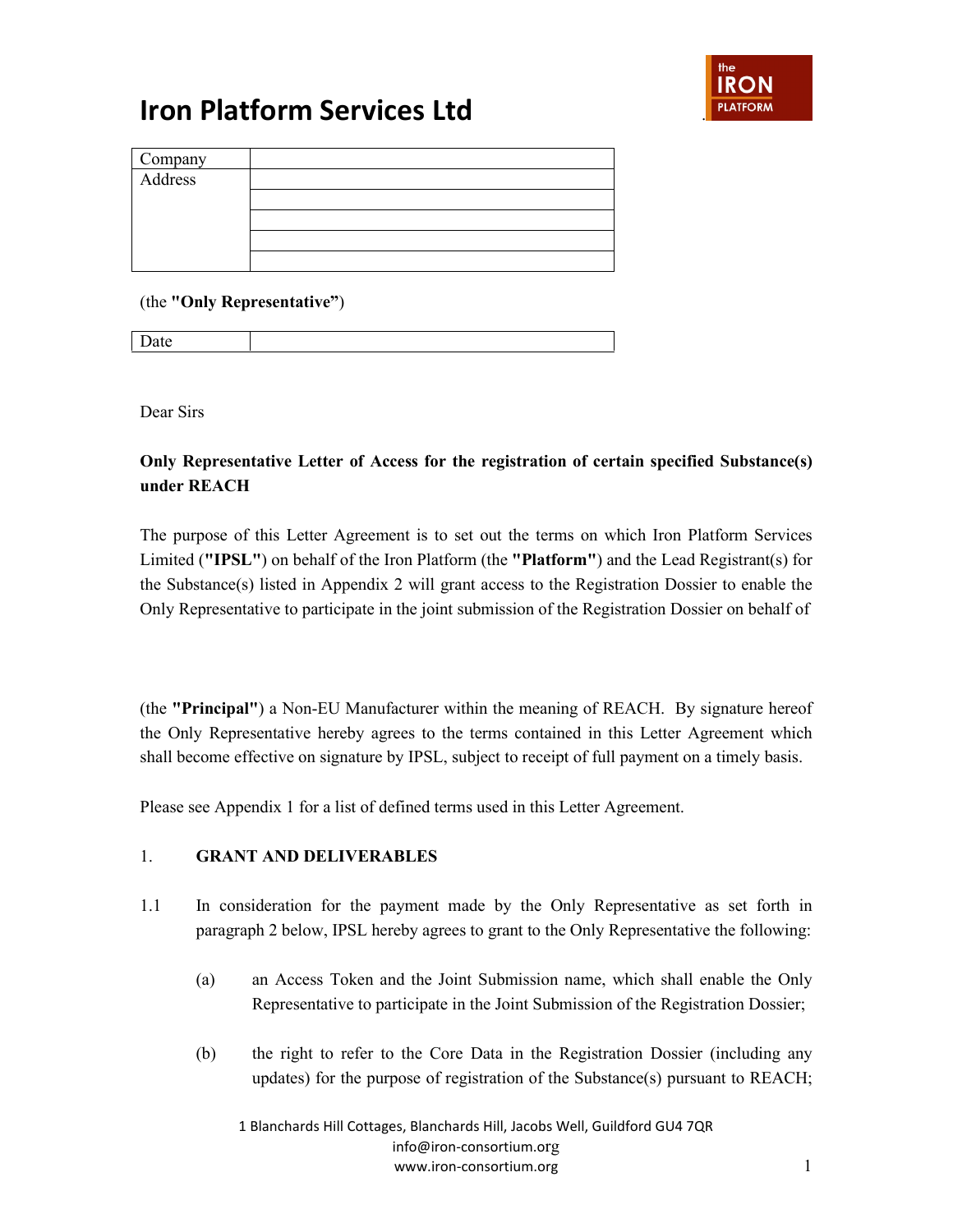

- (c) a copy of the chemical safety reports, where applicable;
- (d) any necessary information on substance identification for the registration of the Substance(s);
- (e) to the extent prepared by the Platform information on guidance for safe use and a copy of the Safety Data Sheet;
- (f) agreed classification and labelling; and
- (g) a full list of uses for the Substance(s) to be covered by the registration.
- 1.2 For the avoidance of doubt, the Only Representative is not authorised to use the Access Token or rights granted under this Letter Agreement for the benefit of any other Non-EU Manufacturer except the Principal. In the event that the Only Representative wishes to represent any entity other than the Principal, it shall be obliged to enter into a separate Letter of Access Agreement in respect of each such Non-EU Manufacturer.
- 1.3 The Only Representative's right to refer to the Registration Dossier and Information or Studies contained therein is solely for use in complying with REACH, and neither the Only Representative nor the Principal is authorised to use such information for any other purpose.
- 1.4 For the avoidance of doubt, this Letter Agreement does not give the Only Representative or the Principal the right to receive any copies of the Registration Dossier nor to inspect or view the Registration Dossier or any related specific document in whole or in part save as specifically required by REACH. Nothing in this paragraph shall prevent the Only Representative or the Principal from accessing or reviewing the documents that are published on the internet pursuant to Article 119 of REACH.
- 1.5 Nothing in this Letter Agreement shall require the Platform or the Lead Registrant to provide or to file any additional data with ECHA and/or any other competent authority.
- 1.6 The Only Representative shall be entitled to participate in the joint submission of the Registration Dossier for any tonnage band.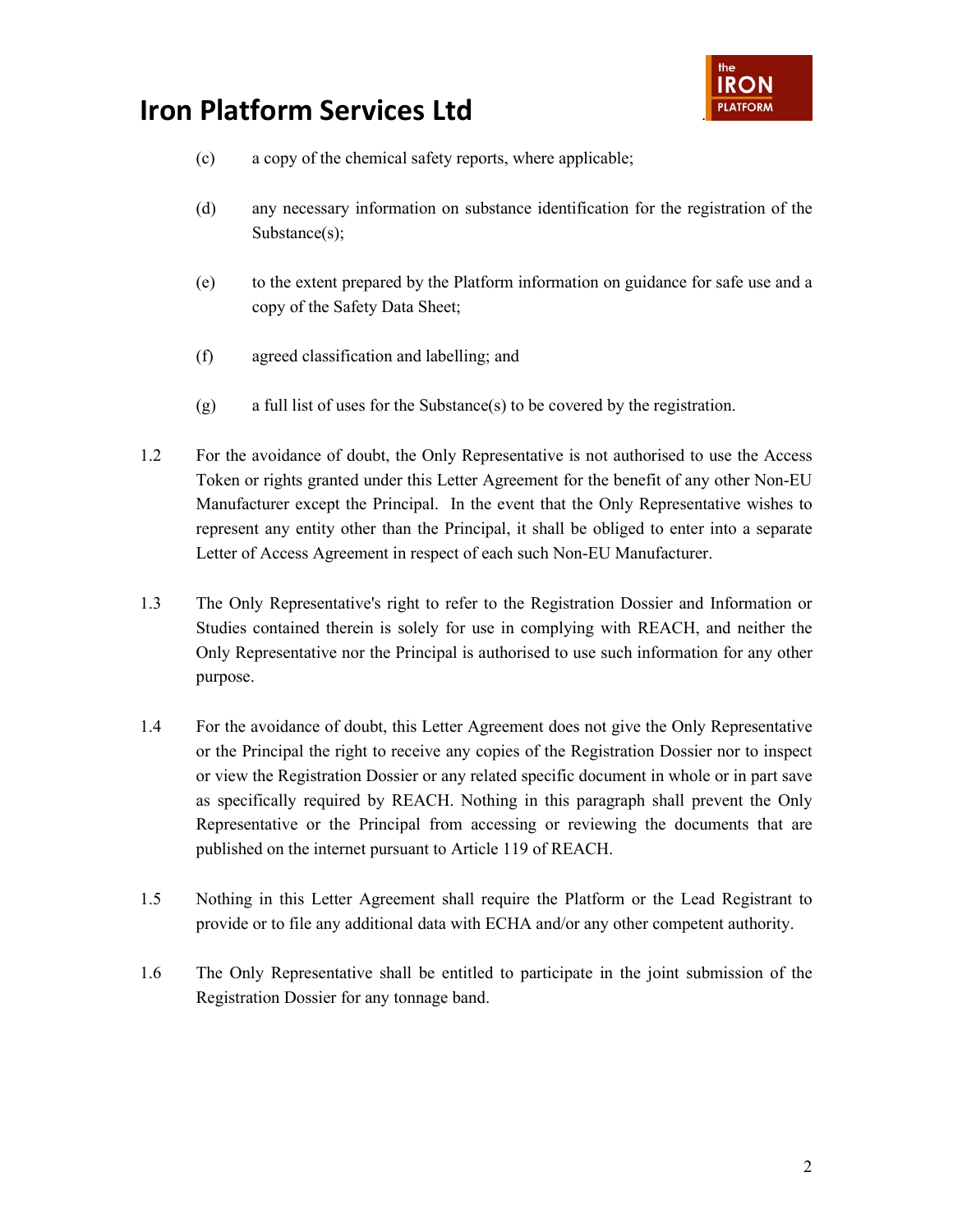

### 2. **PAYMENT**

- 2.1 The Only Representative agrees to pay to IPSL for the benefit of the Platform an amount which shall relate to the specific Substance(s) and tonnage in accordance with the scale of fees as published on the website of the Platform. An administration fee of  $E$ 250 for Letter of Access issued shall be added to such amount.
- 2.2 The Only Representative shall not receive the Access Token nor be granted any of the rights referred to in paragraph 1.1 above, until full payment has been received by IPSL. All bank and other charges in connection with such payment shall be paid by the Only Representative and the Only Representative hereby acknowledges that failure to comply with this provision will result in a delay in provision of the Access Token and granting of the rights referred to in paragraph 1.1 above until such failure is rectified.
- 2.3 The Only Representative agrees to pay to IPSL for the benefit of the Platform a pro rata share of the costs of any future updates that are required to be made to the Registration Dossier.

### 3. **CONFIDENTIALITY**

- 3.1 In the event the Only Representative receives or accesses any Studies and/or Information in accordance with this Letter Agreement, the Only Representative shall take all reasonable measures to protect the secrecy of and prevent disclosure or unauthorised use of such Studies and/or Information. The Only Representative shall prevent the Studies and/or Information from falling into the public domain and protect the Studies and/or Information from falling into the possession of unauthorised third parties. Such measures include, but shall not be limited to, the highest degree of care that the Only Representative uses to protect its own confidential information.
- 3.2 The Only Representative agrees that any Studies and/or Information received or accessed in accordance with this Letter Agreement are not to be disclosed to the Principal unless, (a) such disclosure is required in order for the Only Representative or the Principal to comply with their obligations under REACH, and (b) the Only Representative has entered into a confidentiality agreement with the Principal preventing the Principal from disclosing any Studies and/or Information received from the Only Representative to any third party.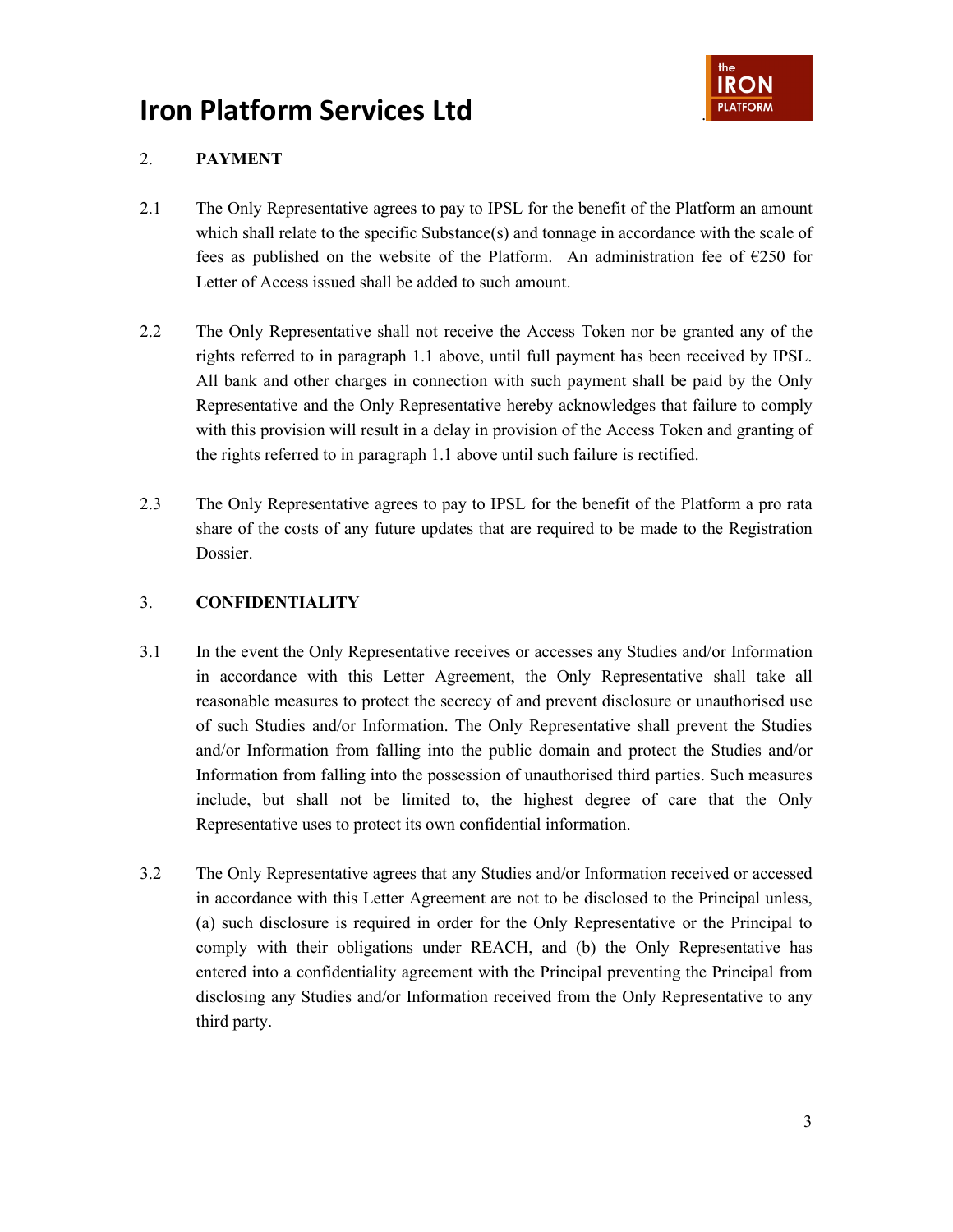

- 3.3 In the event of unauthorised disclosure, loss or theft of any documents, items of work in progress, or any work products embodying the Studies and/or Information, the Only Representative shall notify immediately IPSL and shall cooperate fully with the requests of the Platform in remedying the same.
- 3.4 The Only Representative shall not be subject to the obligations of this paragraph 3 with respect to the Studies and/or Information which: (a) are or become known publicly through no wrongful act of the Only Representative; (b) were already known to the Only Representative at the time of disclosure hereunder as shown by prior written records; (c) are learned by the Only Representative from a third party under no obligation to the Platform; (d) are independently developed by an employee, agent, or consultant of the Only Representative with no knowledge of disclosure hereunder; or (e) are approved for release by written authorisation of IPSL pursuant to the provisions of this Letter Agreement.
- 3.5 The Only Representative shall not disclose to any third party (including an affiliate of the Only Representative or the Principal) the Access Token.

### 4. **COPYRIGHT AND OTHER INTELLECTUAL PROPERTY RIGHTS**

- 4.1 The Only Representative acknowledges that any and all copyright and other intellectual property rights subsisting in or used in connection with the Core Data, Studies, Information or the Registration Dossier are and shall remain the property of IPSL or its licensor, and the Only Representative shall not during or after expiry or termination of this Letter Agreement in any way question or dispute the ownership thereof by IPSL or its licensor.
- 4.2 The Only Representative acknowledges that such copyright and other intellectual property rights belonging to IPSL or in its legitimate possession may only be used by the Only Representative in accordance with this Letter Agreement.

### 5. **LIMITATION OF LIABILITY**

5.1 To the maximum extent permitted by law, IPSL, the Platform and the Platform members hereby exclude all liability arising in contract or otherwise for any direct, indirect or consequential loss or damage sustained by the Only Representative or the Principal by virtue of the exercise of any rights under this Letter Agreement including the right to refer to the Studies and/or Information.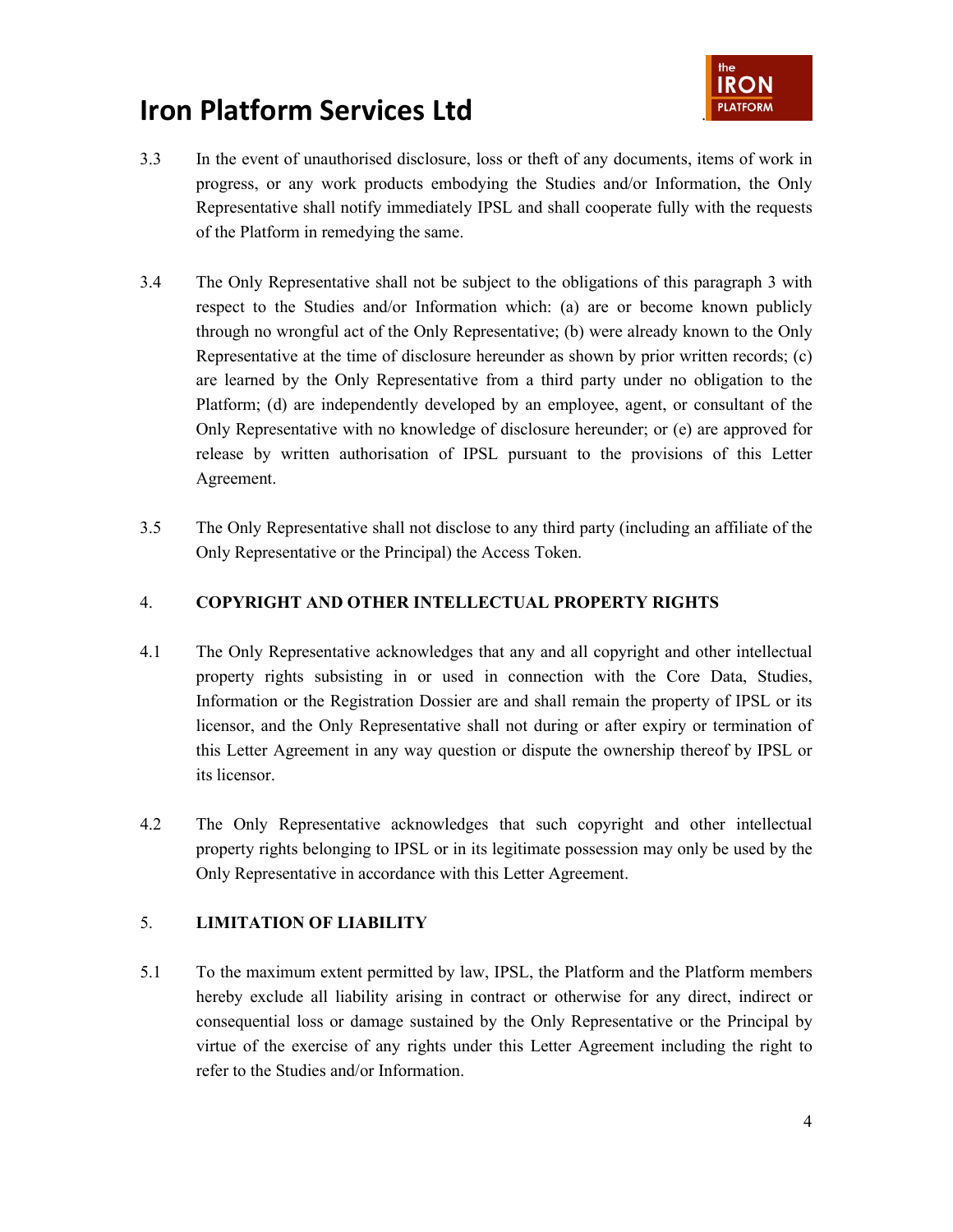

5.2 To the maximum extent permitted by law, the Lead Registrant, IPSL and the Platform hereby exclude all liability for, and the Only Representative shall indemnify the Lead Registrant, IPSL and the Platform against and hold harmless from, all liabilities and claims (including reasonable legal fees and expenses in defending against such liabilities and claims) howsoever arising against the Lead Registrant in connection with: (a) the contents of any REACH registration document submitted on behalf of the Only Representative; and (b) any import, sale, manufacture or use of the substances in the EEA by the Principal; other than liabilities attributable to the gross negligence or wilful misconduct of the Lead Registrant or Platform.

#### 6. **PLATFORM MEMBERSHIP RIGHTS**

This Letter Agreement does not give any Platform membership rights to the Only Representative or give the Only Representative any right to refer to the Platform vis-à-vis third parties.

#### 7. **CHANGE OF ONLY REPRESENTATIVE**

In the event that the Principal wishes to appoint a different natural person or legal entity to act as its only representative in place of the Only Representative under this Letter Agreement, IPSL agrees that it will enter into a new Letter Agreement on the same terms as this Letter Agreement with the replacement only representative. Such new Letter Agreement shall be for no additional consideration save for (a) an administrative fee of 75 Euros, and (b) an additional fee if the Principal and the replacement only representative require additional substances to those specified in Appendix 2. On signature of such new Letter Agreement, this Letter Agreement shall terminate.

#### 8. **AMENDMENTS**

No amendments to or changes or modifications of this Letter Agreement may be made except in writing signed by a duly authorised representative of each of the parties hereto.

#### 9. **GOVERNING LAW AND DISPUTES**

9.1 This Letter Agreement is governed by, and all disputes arising under or in connection with this Letter Agreement shall be resolved in accordance with, the laws of England.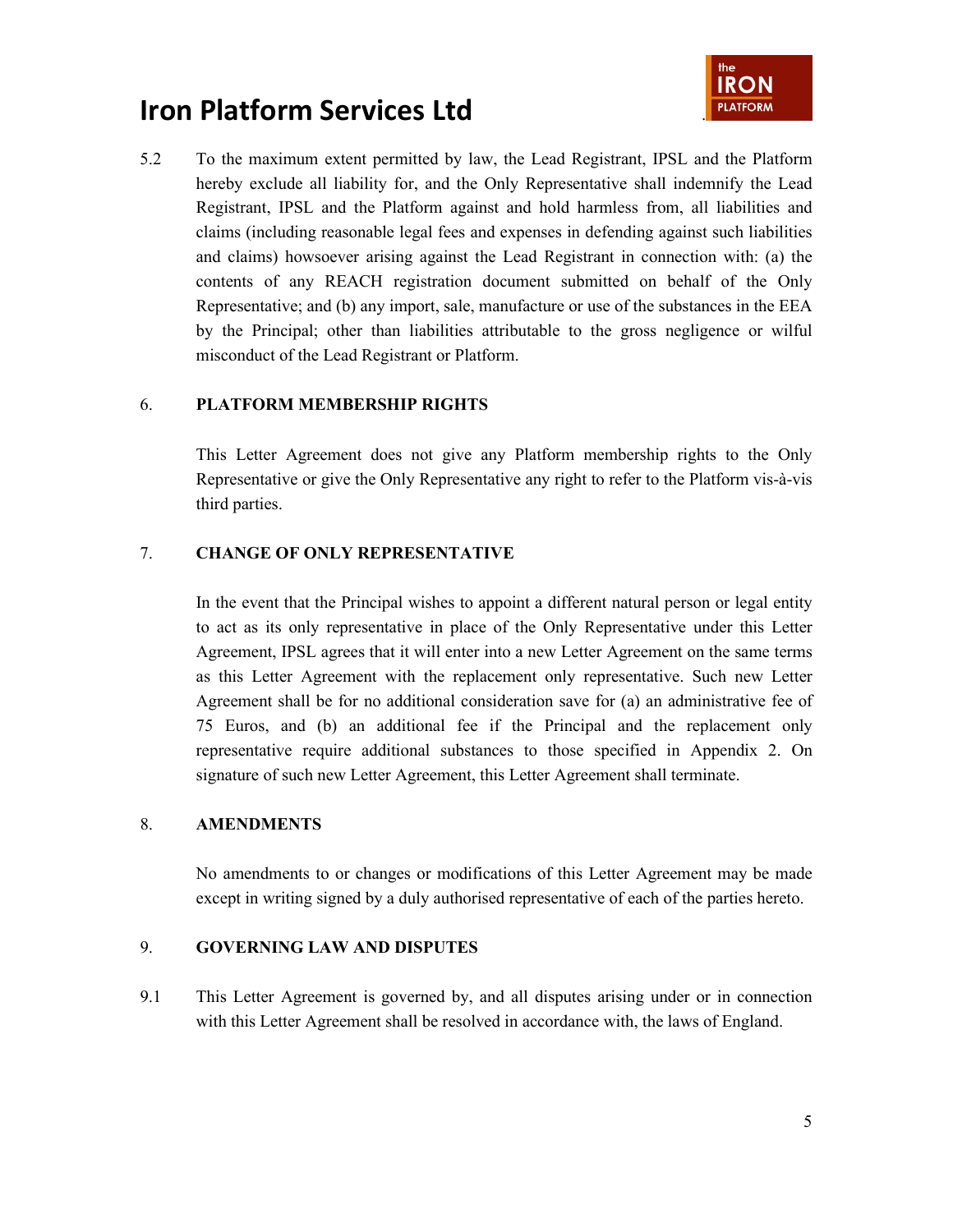

- 9.2 The parties irrevocably agree that the courts of England shall have non-exclusive jurisdiction to settle any dispute or claim that arises out of or in connection with this Letter Agreement or its subject matter or formation (including non-contractual disputes or claims).
- 9.3 The Only Representative agrees that relief by way of injunction is an appropriate remedy for any breach by it of the confidentiality provisions in paragraph 3 of this Letter Agreement.

**Yours faithfully,**

……………………………………………………………..

Dr. Simon G. Cook, Director, Iron Platform Services Ltd.

Received and agreed,

……………………………………………………………..

| Only Representative |  |
|---------------------|--|
| Name of Signatory   |  |
| Date of signature   |  |

| This space for Iron Platform Services Ltd. use only |  |  |  |
|-----------------------------------------------------|--|--|--|
| Unique reference number                             |  |  |  |
| Status                                              |  |  |  |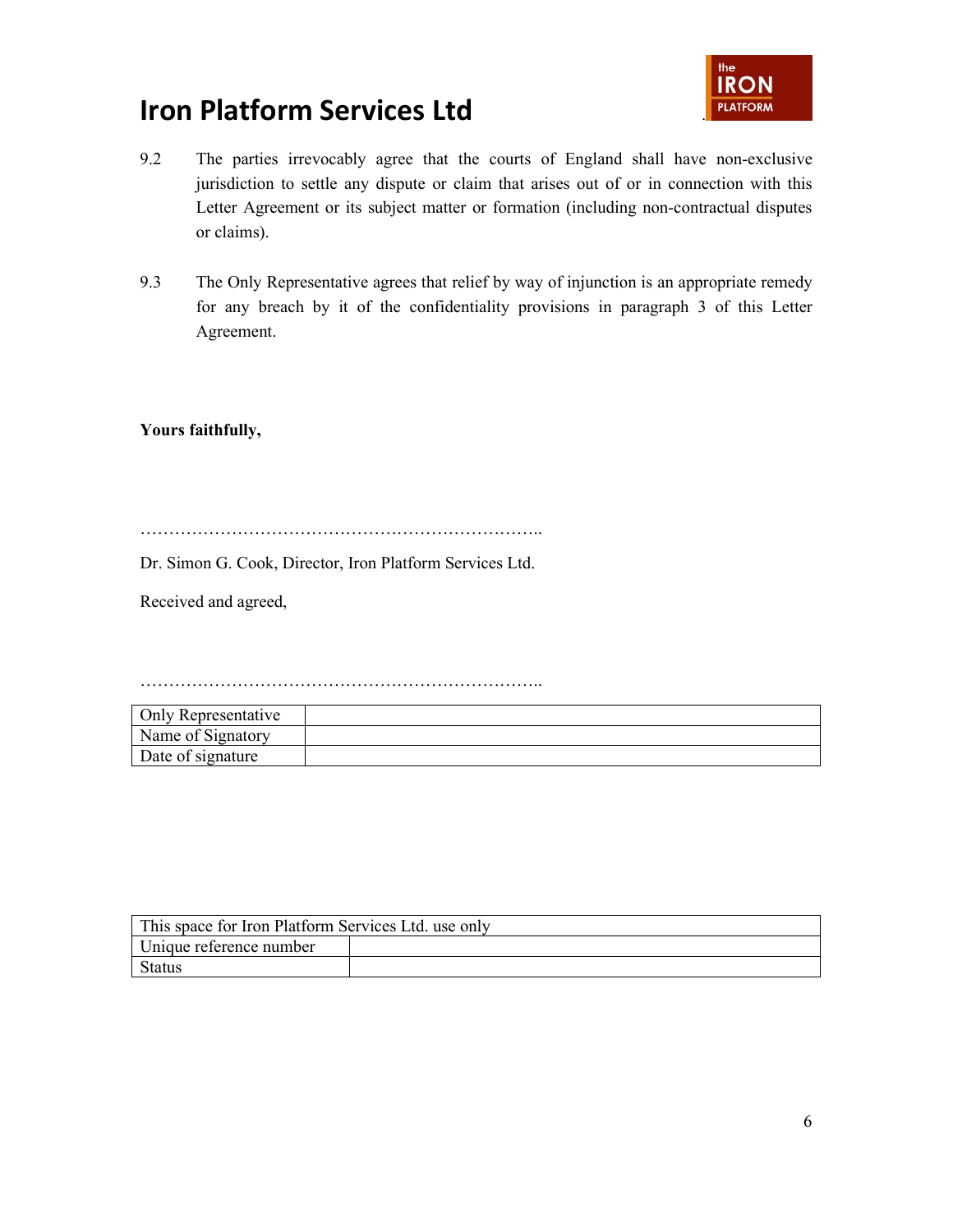

### **APPENDIX 1**

#### **Defined Terms**

**"Access Token"** means the token to be provided by IPSL to the Only Representative under the terms of this Letter Agreement to enable access to the Only Representative to participate in the joint submission of the Registration Dossier;

**"Core Data"** means data to be submitted jointly by registrants pursuant to REACH and which includes:

- (a) classification and labelling of the Substance(s);
- (b) summaries of information derived from the application of REACH Annexes VII to XI;
- (c) robust study summaries derived from the application of REACH Annexes VII to XI, if so required under REACH Annex I;
- (d) testing proposals where required by the application of REACH Annexes IX and X; and
- (e) guidance on safe use.

**"Information"** means Studies, other tests, data and any information in any form whatsoever held by the Platform on the Substance(s). It also includes all study summaries, robust study summaries, statistics, information, data or conclusions that could be deduced from such Studies, other tests, data and information which might be written, oral or visual information;

**"Lead Registrant"** means the same as that stated in REACH Article 11(1);

**"Non-EU Manufacturer"** means any natural or legal person established outside the Community who manufactures a substance outside the Community

**"REACH"** means Regulation EC 1907/2006 concerning the Registration, Evaluation, Authorisation and Restriction of Chemicals;

**"Registration Dossier"** means a technical dossier of a Substance which includes the Core Data;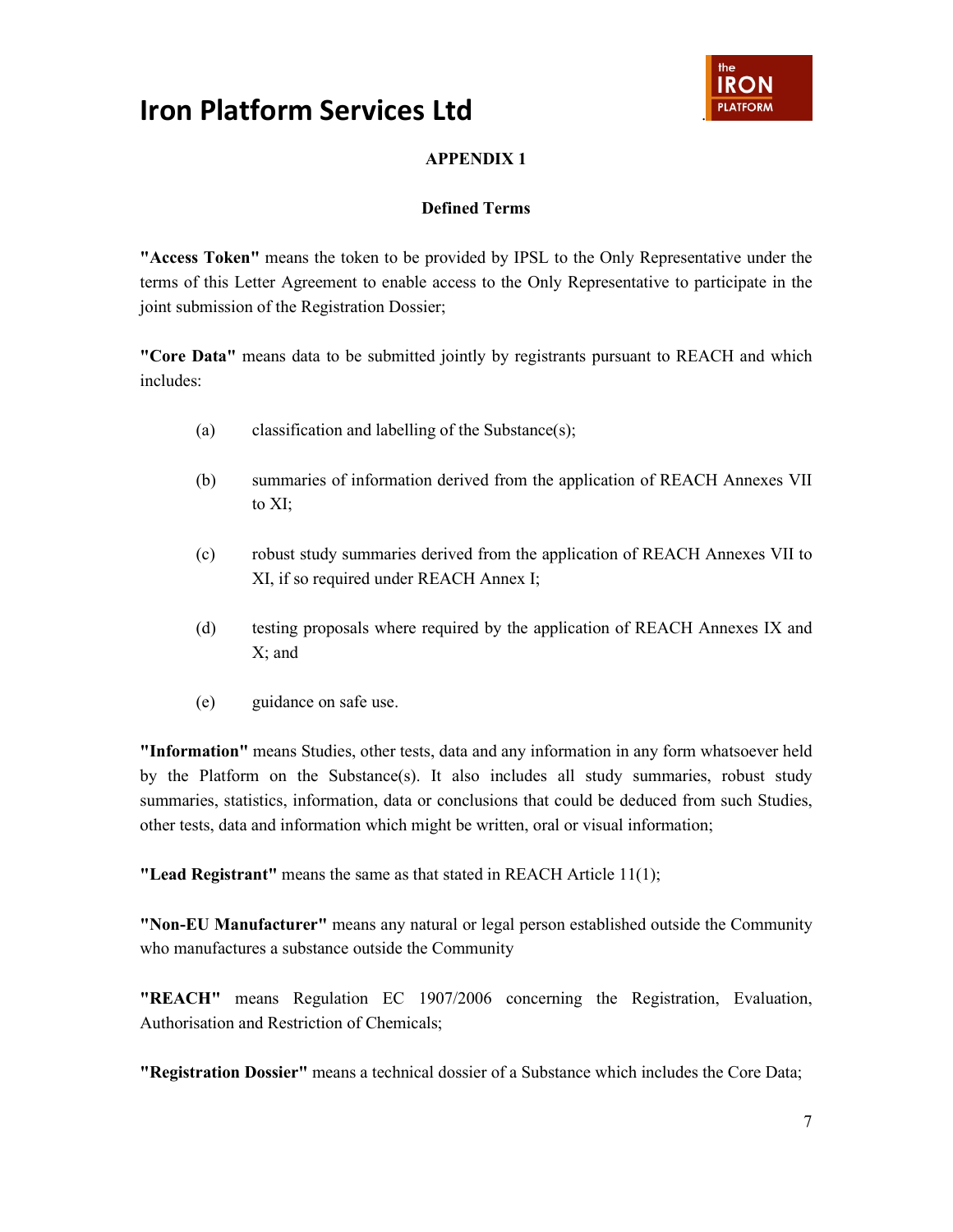

**"Study"** means a report in written or electronic form on tests, or other examinations (including tests on vertebrate animals), which relate to intrinsic Substance properties or to the exposure assessment and risk characterization in the chemical safety report and as such, are of relevance for registration pursuant to REACH; this also includes study summaries and robust study summaries of the report(s);

**"Substance(s)"** means those substance(s) set out in Appendix 2.

Any definition specified in Article 3 of REACH shall have the same meaning in this Letter Agreement.